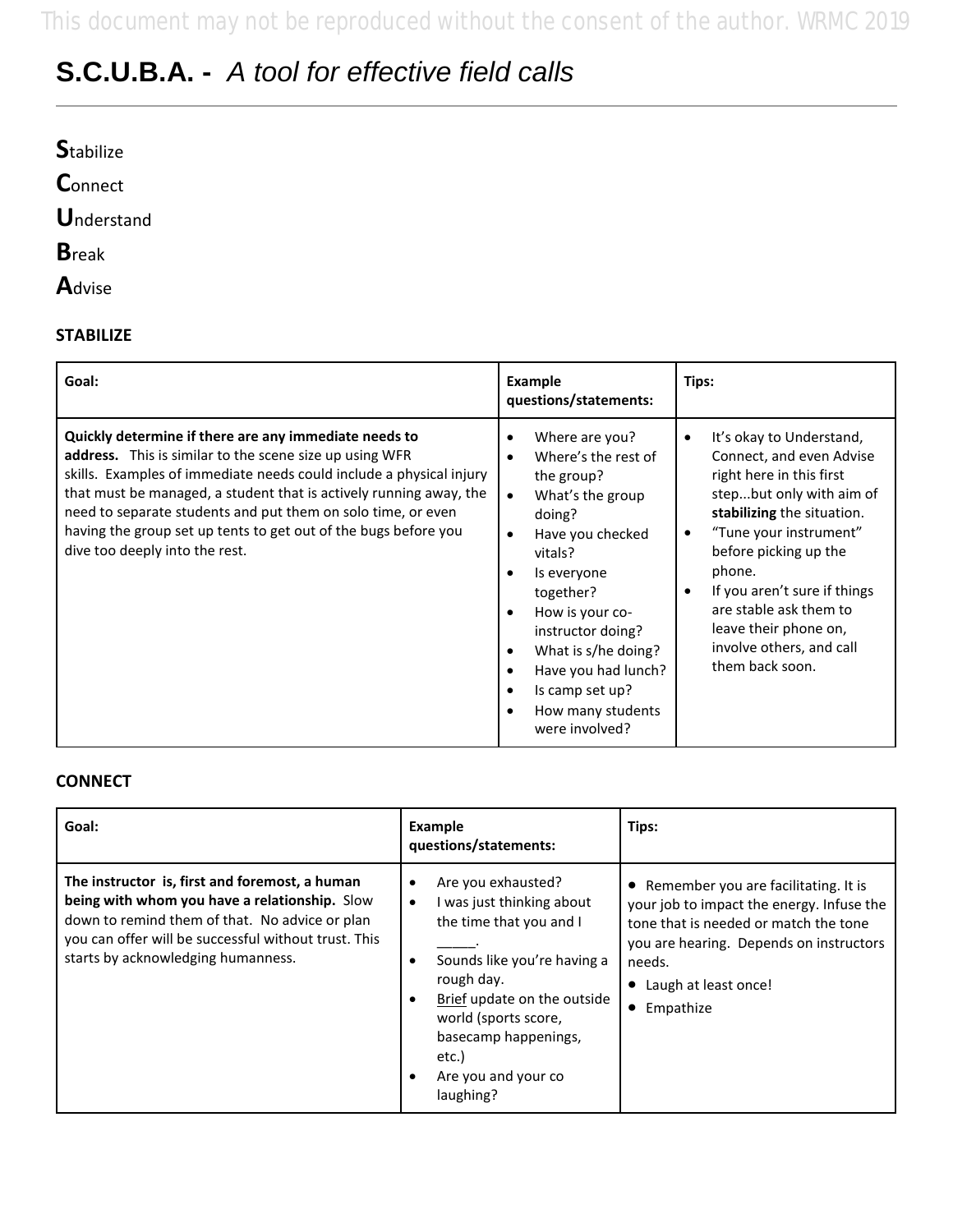This document may not be reproduced without the consent of the author. WRMC 2019

### **UNDERSTAND**

| Goal:                                                                                                                                                                                                                                                                                                                                                                                                                                                                                   | <b>Example questions/statements:</b>                                                                                                                                                                                                                                                                                                                                                                                                                                                                                                                                                                                                                             | Tips:                                                                                                                                                                                                                                                                                  |
|-----------------------------------------------------------------------------------------------------------------------------------------------------------------------------------------------------------------------------------------------------------------------------------------------------------------------------------------------------------------------------------------------------------------------------------------------------------------------------------------|------------------------------------------------------------------------------------------------------------------------------------------------------------------------------------------------------------------------------------------------------------------------------------------------------------------------------------------------------------------------------------------------------------------------------------------------------------------------------------------------------------------------------------------------------------------------------------------------------------------------------------------------------------------|----------------------------------------------------------------------------------------------------------------------------------------------------------------------------------------------------------------------------------------------------------------------------------------|
| "Stand in their campsite" by gathering<br>information from all available resources.<br>This starts on the field line by asking good<br>questions to the instructors and listening to<br>their answers. Resources include<br>Immediate resource: the<br>instructors in the field.<br>Internal resources include: manual,<br>WFR field guide, maps, other CDs,<br>management staff, maps.<br>External resources include: parents,<br>medical or psychological adviser,<br>safety director | • First, gather objective timeline. Try to put<br>things in chronological order. (When did this<br>start? How many times did this happen? Who was<br>involved? When did you notice?)<br>Next, understand what action has been taken.<br>(How did you handle it? What does the contract<br>say? Who have you checked in with? Have you<br>looked at your WFR field guide? Have you<br>administered any meds?)<br>Finally, gather subjective information. (What<br>do you think is going on? How serious do you<br>think is? Be honest, is this freaking you out a<br>little? How comfortable are you managing<br>this? What do you feel like the next steps are?) | • This must be complete<br>before you advise.<br>• The more complicated the<br>incident the longer this<br>takes.<br>• During this step you may<br>realize you missed one of<br>the previous two steps. If<br>so, don't proceed forward.<br>Instead go back and<br>complete that step. |

#### **BREAK**

| Goal:                                                                                                                                                                                                                                 | Tips:                                                                                                                                         |
|---------------------------------------------------------------------------------------------------------------------------------------------------------------------------------------------------------------------------------------|-----------------------------------------------------------------------------------------------------------------------------------------------|
| Pause as a facilitator to ensure you have not missed any steps. Digest. Seek<br>input. This is a good time to "retune your instrument," gather more resources,<br>review existing resources, or simply give yourself time to process. | Remember you don't have to know<br>everything.<br>Remember that once you've<br>completed the Stabilize step, you are<br>no longer in a hurry. |

#### **ADVISE**

| Goal:                                                                                                                                                                                                     | <b>Example questions/statements:</b>                                                                                                                                                                                                                               | Tips:                                                                                                                                                                                                                                                                                                                                                                                                                  |
|-----------------------------------------------------------------------------------------------------------------------------------------------------------------------------------------------------------|--------------------------------------------------------------------------------------------------------------------------------------------------------------------------------------------------------------------------------------------------------------------|------------------------------------------------------------------------------------------------------------------------------------------------------------------------------------------------------------------------------------------------------------------------------------------------------------------------------------------------------------------------------------------------------------------------|
| Make a plan. This could be done through<br>statements or through questions. But<br>ultimately you should hang up the phone<br>with a shared understanding of the next<br>steps in managing the situation. | Between now and fight what are<br>$\bullet$<br>you thinking? (Insert lunch, next<br>portage, tomorrow night, etc).<br>Between now and this is<br>$\bullet$<br>what I want you to do How do you<br>feel about that? Is there anything<br>you feel like I'm missing? | • For a complicated incident (or for<br>inexperienced staff) this step must be<br>incremental. In these cases you will<br>return to the first two steps before the<br>next incremental advice is given.<br>• Don't be a sage. "Cite your sources"<br>to empower and train staff. If you are<br>pulling from the manual or WFR field<br>guide, look at it together. If you are<br>working with a team at HP, tell them. |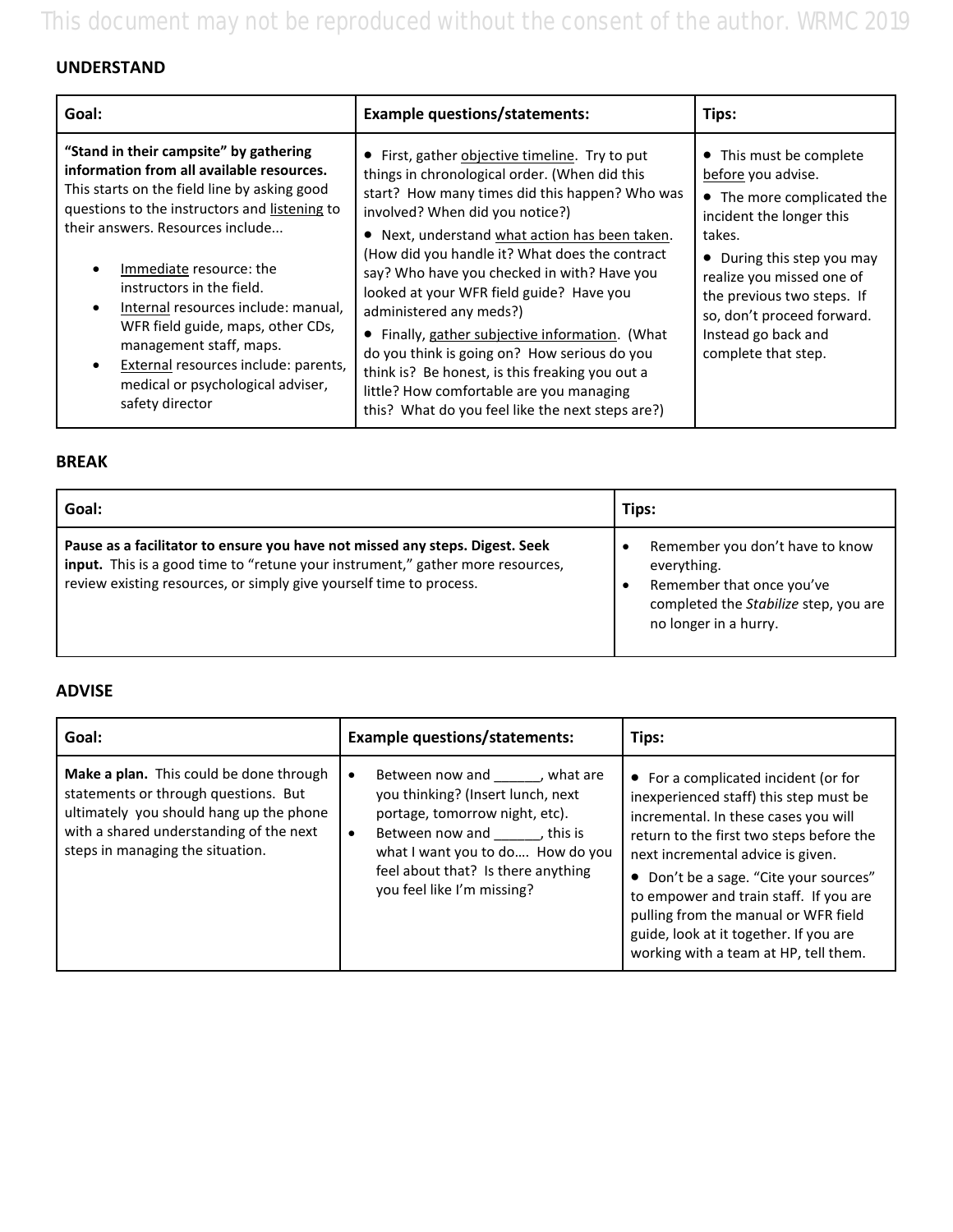This document may not be reproduced without the consent of the author. WRMC 2019

## **S.I.M.P.L.E -** *A tool for effective parent phone calls*

### **S**tabilize

**I**nform and involve

**M**eet their needs

**P**rovide the spectrum of possibility

**L**isten!

**E**xplain next steps

| <b>Best Practice</b>                                                                                               | Why                                                                                                                                                                                                                                                                                                               | <b>Example</b>                                                                                                                                                                                                                                                                                                                                                                                                                                  |  |
|--------------------------------------------------------------------------------------------------------------------|-------------------------------------------------------------------------------------------------------------------------------------------------------------------------------------------------------------------------------------------------------------------------------------------------------------------|-------------------------------------------------------------------------------------------------------------------------------------------------------------------------------------------------------------------------------------------------------------------------------------------------------------------------------------------------------------------------------------------------------------------------------------------------|--|
| <b>Stabilize - Let them</b><br>know that their child<br>is okay.                                                   | They likely will be worried when<br>they see our phone number.                                                                                                                                                                                                                                                    | "Hi __________. This is ___________ calling from<br>Outward Bound. I know people get worried when<br>they see our phone number so I want to assure you<br>right away that ________ is okaybut I did get some<br>information about him/her from the field today and<br>wanted to share that with you. Do you have a<br>minute or are you in the middle of a million things?"                                                                     |  |
| Inform and involve -<br>Share the information<br>you have first, and<br>then invite them into<br>the conversation. | Inform-We have people's children<br>in our care; it is our obligation to<br>inform them about their children.<br>Involve-This is Outward Bound. We<br>do our best work when we focus on<br>inclusivity, relationship-building,<br>and teamwork. Parents should trust<br>us and feel like a part of our team.      | "Any time I have information about anyone's child I<br>like to let them know. I'm calling to let you know<br>what happened and to share how we have handled it<br>thus far. But I'm also calling to get you involved in the<br>conversation and to get your input because obviously<br>you know you child better than anyone."                                                                                                                  |  |
| Meet their needs -<br>Assess what they<br>need. And connect as<br>people.                                          | Pause for a minute. Let them say somethinganything. And assess where they are at. Do<br>they need more information right now!? ("Oh my goshtell me more about his ankle.") Do<br>they need to laugh with you? ("Oh man I knew I was going to get this call just tell me how<br>bad it is.") Do they need to vent? |                                                                                                                                                                                                                                                                                                                                                                                                                                                 |  |
| <b>Provide the</b><br>spectrum of<br>possibility - Share all<br>possible outcomes.                                 | Parents need to know all of the<br>possibilities. False expectations will<br>create a lot of work for us down the<br>road and are also not fair to the<br>parents. Of course, remain<br>optimistic, but also be honest.                                                                                           | "I have to be upfront with you that if this continues<br>there is a strong possibility that _____ would be<br>unable to complete the course. I'm not calling<br>because I necessarily think that's the road we are<br>going down. And off course, none of us want that.<br>But I do have to be honest that it is possible. On the<br>other hand, it's also possible that this continues to<br>improve over the next few days and ______ goes on |  |